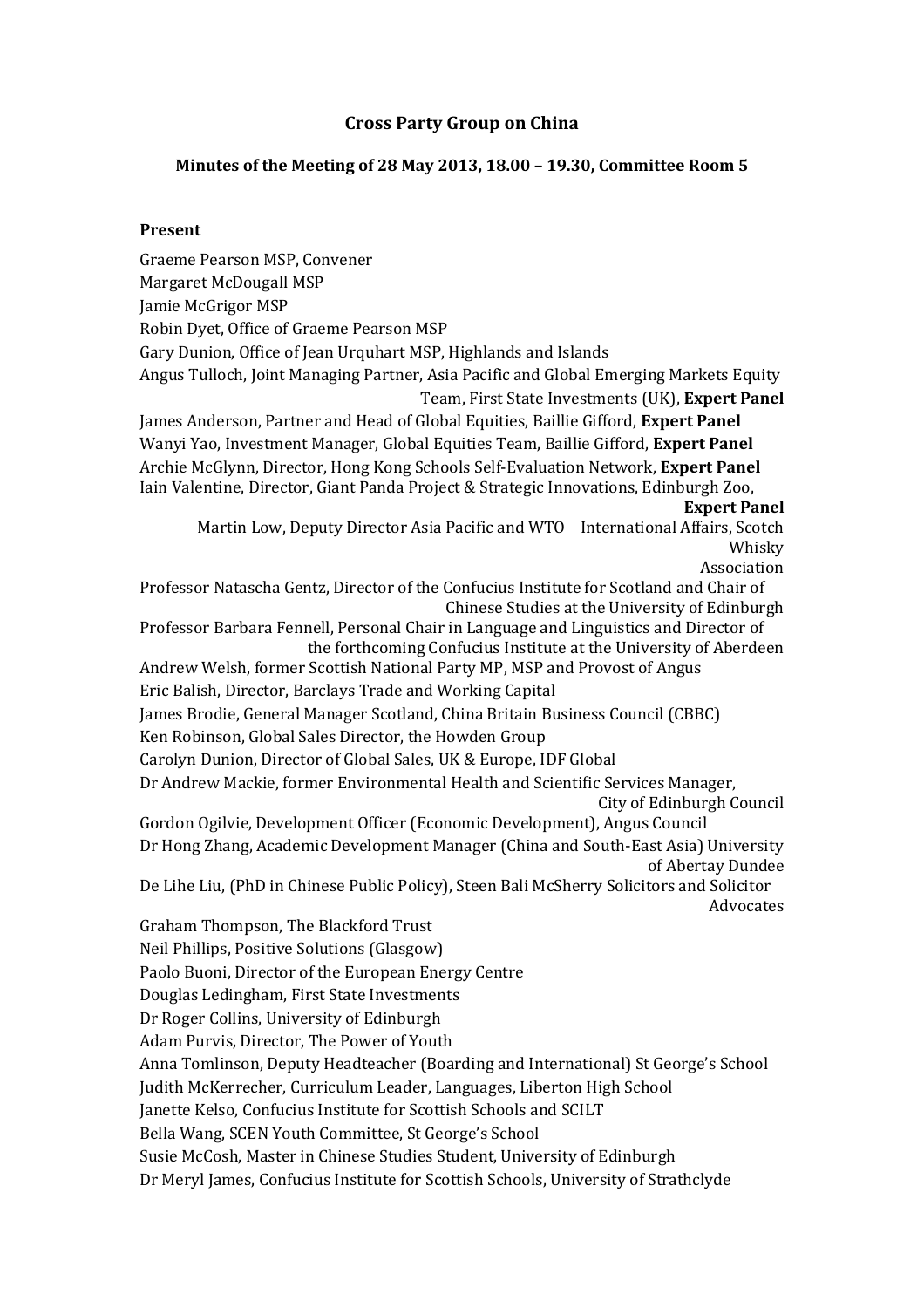Rory Swinson Reid, Project Co-ordinator, Transition Institute Farai Magodo, University of Aberdeen Simon Macaulay, Teaching Fellow, University of Aberdeen; SCEN Executive Committee Dr Juan Zou, University of Edinburgh Henry He, University of Edinburgh Helen Ford, former teacher in China Ye Liu (Orchid), freelance writer on Scotland/China Tourism Carole Couper, China & International Business, PhD Researcher at University of Glasgow Judith McClure, Convener of the Scotland China Education Network, Secretary

## **1 Welcome**

The Convener, Graeme Pearson MSP, welcomed all present and said how pleased he was to see the attendance of fellow MSPs.

# **2 Apologies**

Apologies had been received from: Lindesay Low, Legal Advisor, Scotch Whisky Association Councillor Douglas Reid, East Ayrshire Council Cathy Gu, Ernst & Young, Director of Young Chinese Professionals Peter Kwok, Director of Young Chinese Professionals James Trolland[, Ridrum International,](http://www.linkedin.com/search?search=&company=Ridrum+International&sortCriteria=R&keepFacets=true&trk=prof-0-ovw-curr_pos) [Spae Consulting,](http://www.linkedin.com/search?search=&company=Spae+Consulting&sortCriteria=R&keepFacets=true&trk=prof-0-ovw-curr_pos) [Maritime Security Management](http://www.linkedin.com/search?search=&company=Maritime+Security+Management&sortCriteria=R&keepFacets=true&trk=prof-0-ovw-curr_pos)

## **3** *Doing Business with China:* **Discussion by Expert Panel**

The Convener said that the Cross Party Group had been struggling to find the right way of forming relationships with China. He looked forward to the discussion and he welcomed and introduced the members of the expert panel:

- Angus Tulloch, Joint Managing Partner of the Asia Pacific and Global Emerging Markets Equity Team, First State Investments (UK)
- James Anderson, Partner and Head of Global Equities, Baillie Gifford
- Wanyi Yao, Investment Manager, Global Equities Team, Baillie Gifford
- Archie McGlynn, Former HM Chief Inspector of Education in Scotland; currently Director of the Hong Kong Schools Self-evaluation Network (HKSSEN)
- Iain Valentine, Director of Giant Panda Project and Strategic Innovations, Edinburgh Zoo (who arrived a little later)

Thoughts from Angus Tulloch on *Doing Business with China* had been circulated and members had been given the link to the Official Report of the Discussion held at the Meeting of the European and External Relations Committee on 2 May 2013, as part of its Inquiry into the economic aspects of the Scottish Government's China Plan. Angus Tulloch and James Anderson had given evidence to the Committee.

Angus Tulloch said it was an honour to speak at the Cross Party Group and he thanked the Secretary for circulating his paper. He said that he had worked in Hong Kong from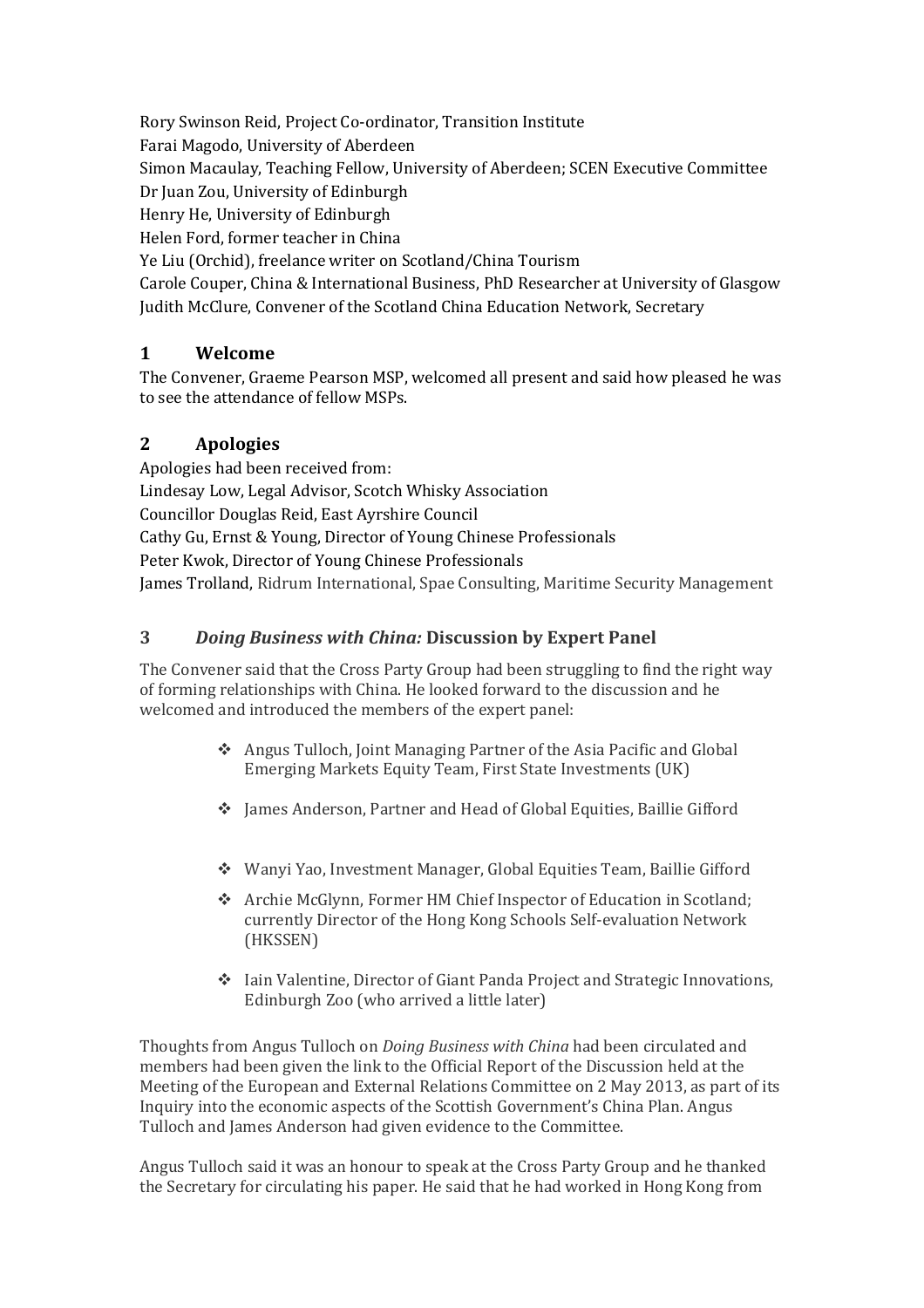1980 – 1984; at that stage, China seemed remote. When asked *are you doing anything about China?* He would reply that he was not, because the state employed everyone, and there were no incentives. Then there came the liberalisation of the agricultural sector then the industrial; within ten years China had taken off. Now it is important to all of us. China is a huge market: we must respond. No company is a serious player if it is not in China, in the view of the CEO of General Electric.

Angus Tulloch said that as a Scot, perhaps not so implicated in Britain's imperial past (though Scots were indeed involved), he has found that Chinese businesses are indeed interested in Scotland. He advocated decisive action to facilitate this involvement:

- There should be a direct air link between Edinburgh or Glasgow and Beijing, Shanghai and Hong Kong. This should be subsidised by money from SDI. Direct flights would change the Chinese perspective of Scotland as a destination.
- There should be a focus on services, not simply manufacturing. There is huge potential for managing money in China.
- A third major area is tourism, including golf tourism; here it was essential that the current Visa situation should be improved.

James Anderson spoke next and said that he agreed with almost everything that Angus Tulloch had said. As ever, Angus was characteristically modest about his great expertise. He said that his own asset management company, Baillie Gifford, had £10bn of its clients' money invested in China: it was a very serious commitment. He believed that in general perceptions of the Chinese economy were skewed: people were wary that China stressed heavy exporting industries. For Baillie Gifford, great innovations were happening in China through:

- The internet
- Brand development
- Consumption

Thus building knowledge was critically important. We have a century of accumulated knowledge of the USA, but not of China. James Anderson said he believed that China is an incredibly receptive environment for us; Scotland was indeed viewed differently. It was an easier market than Japan, though not fundamentally different from elsewhere, because people have learned about investment from the USA, both bad and good. He concluded by stressing that we must take China seriously.

Wanyi Yao said that she had been given the great opportunity to open a Shanghai office for Baillie Gifford, a company with a hundred years' experience of global investment. Chinese entrepreneurs are now interested in global opportunities, not simply national, and this created an incredibly beneficial environment.

The Convener said that, in terms of Visas, the UK Borders Agency had spoken of technical difficulties: he wondered what the problem was? Neil Phillips, of Positive Solutions, said that in his view it was simply that Britain wanted to keep the door closed for political reasons. Angus Tulloch agreed; he believed that there was not enough effort to identify the skilled. Professor Barbara Fennell of the University of Aberdeen spoke of the inordinate time taken in classification; she sensed these were stalling procedures.

Archie McGlynn, former HM Chief Inspector of Education in Scotland and for the last ten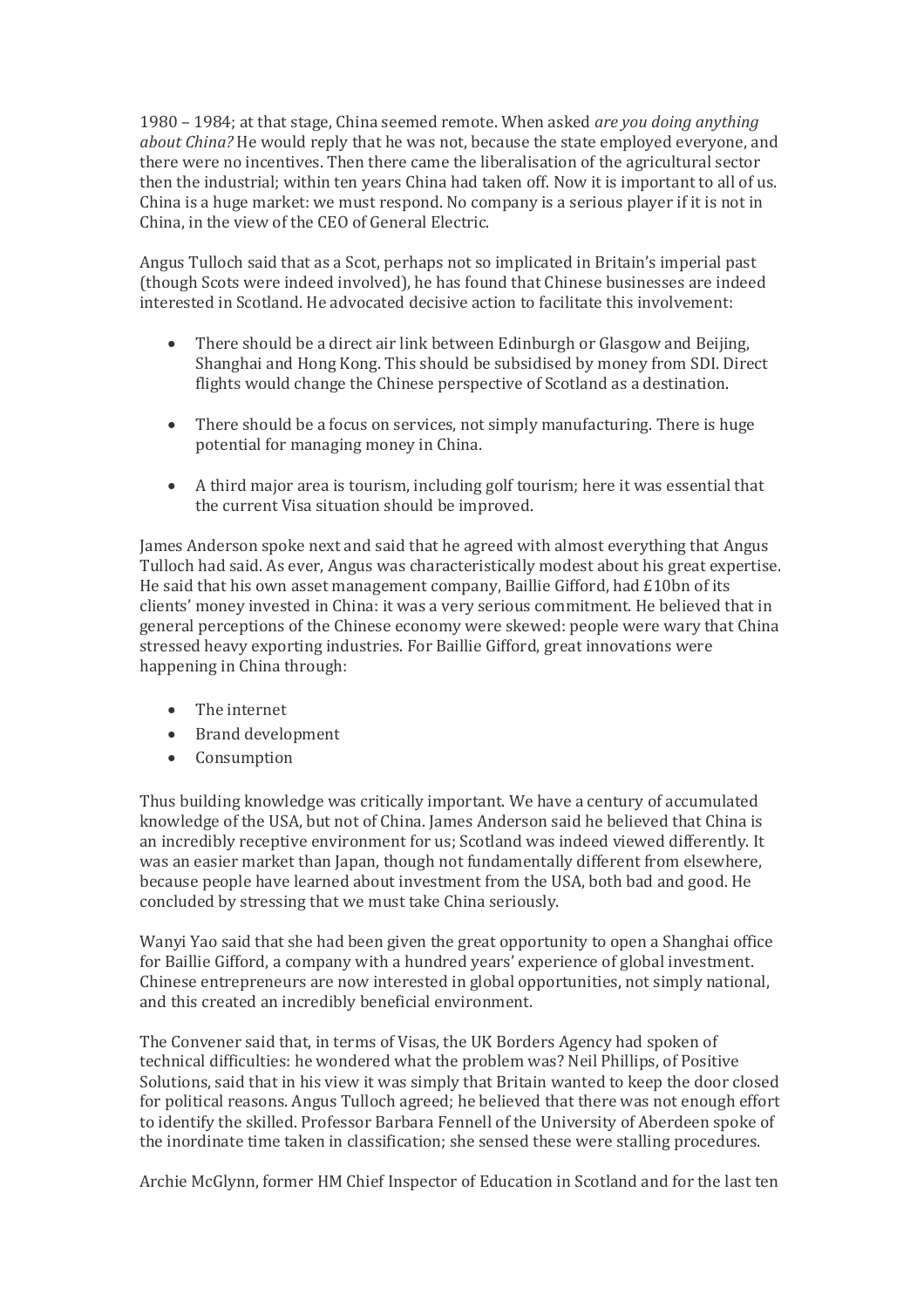years Director of the Hong Kong Schools Self-Evaluation Network (HKSSEN), said he was grateful for the invitation to join the expert panel. On the previous question, he said that a visa to enter mainland China from Hong Kong used to cost  $E10$ ; now it was  $E30$  or  $E40$ .

Archie McGlynn said his contribution to the discussion was founded upon his educational experience: he applauded the emphasis in Angus Tulloch's paper on the need for cultural awareness. In his view, Scottish Gaelic was the only language more difficult to learn than Cantonese with its nine tones. It was important to demonstrate knowledge and understanding of systems of thought such as Taoism and Confucianism and festivals such as Golden Week and the Sweeping of Graves. His own work was largely in Hong Kong, with 20% of his time in Guangdong, where the population was greater than that of the UK. He highlighted the need for patience in all dealings. At first he had been impatient; he wanted, for instance, short meetings. He came to recognise the importance of *face* and the need to take time in all contracts and commissions. Sometimes it would seem agreement had been reached, then there would be silence, perhaps for six to eight months. He remembered one occasion when, after a long gap, the telephone rang: *please come to lunch with the Permanent Secretary today!* He stressed too the need to develop reliable partnerships. HKSSEN had started small and had grown; it was now celebrating its tenth anniversary. To be successful, it was important to identify with the project.

Iain Valentine said that he agreed totally with Archie McGlynn. The agreement to bring the Pandas to Edinburgh Zoo had taken, not eight months, but five years! He had learned over this time the importance of maintaining long-term relationships. He did not speak Mandarin, but he learned to be respectful and to learn that business was often done at dinner. He said that we still had much to learn. 83m Chinese went on holiday last year; we need to be more welcoming:

- Our websites should be translated;
- We should make it easier for Chinese people to understand signs and to visit sites;
- If we use a translator, they must understand the technical side of the business we are conducting.

Iain Valentine concluded that we can develop our relationships for the benefit of others; we must think of making the right introductions.

## **4 General Discussion on the Theme of** *Doing Business with China*

The Convener asked whether our relationships with the Chinese were essentially different from those elsewhere. Wanyi Yao said that the challenge of the language was very significant, though many Chinese entrepreneurs spoke English. James Anderson agreed that building relationships could take time; on the other hand we must not react by going too slowly, because equally things can happen very quickly. We must exploit our opportunities. Angus Tulloch took the same view, and pointed to the speed of railway development in China. He also believed in the importance of the learning of Mandarin, now that there was increasing expectation from the Chinese that their language should be understood.

Adam Purvis, Director of The Power of Youth, referred to Angus Tulloch's advice that we must anticipate opportunities. This approach worked with the young entrepreneurs in his network, for whom language and cultural awareness were not issues. He believed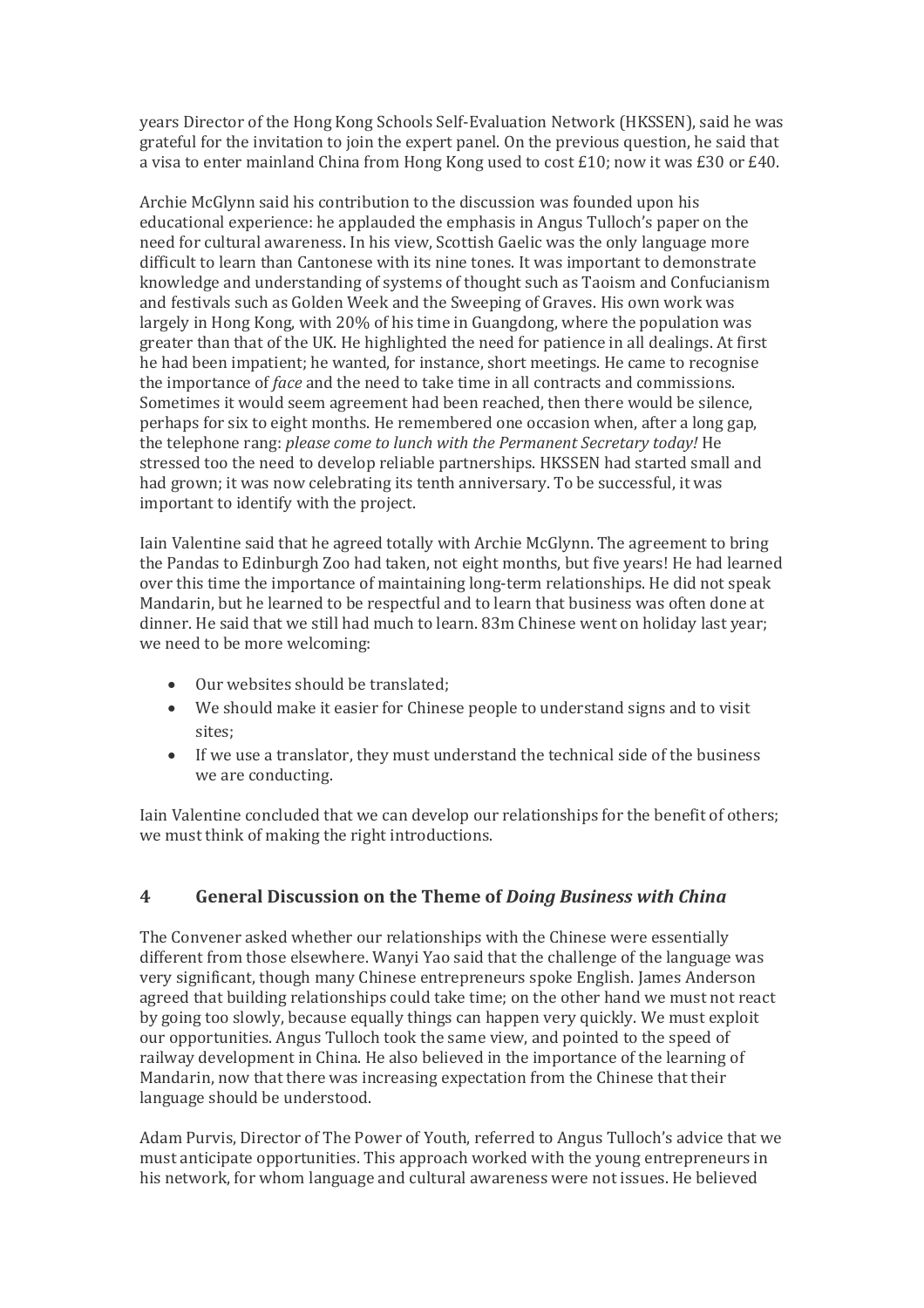that there were hungry young entrepreneurs from China who were searching Europe for opportunities, yet the father of China's Facebook was stopped at the UK border and did business in Germany instead. Scotland, Adam Purvis said, needed to prepare for entrepreneurs coming from China and to address the issue of UK borders.

The Convener said that he admired the work of the Confucius Institutes, the Confucius Classroom Hubs and SCEN in preparing the next generation. Professor Barbara Fennell was in no doubt that Scotland needed a short term, medium term and long term plan: today's young people would be in the medium term phase when they arrived in the work force. China had set up four hundred Confucius Institutes throughout the world, she said: they certainly wanted other nations to learn Chinese.

Jamie McGrigor MSP said that, as a member of the European and External Relations Committee of the Scottish Parliament, he had taken part in its Inquiry into the economic impact of Scotland's China Plan. He had visited two fish farms: one had an office in China; one did not, and attempted to use the services of SDI (Scottish Development International). He asked Angus Tulloch whether he believed that its resources had not been well used in the past. Angus Tulloch said that he did not work with SDI and was unable to comment; Neil Phillips said that the difficulty was in fact that SDI was underresourced for the challenges it faced. As a result, it was obliged to focus on the support of big operations and could not support small businesses.

Judith McClure, Convener of the Scotland China Education Network (SCEN), referred to Professor Barbara Fennell's opinion that we needed short, medium and long-term plans. The China Plan provided an effective short-term plan, but to make progress it was clear that stakeholders of all kinds needed to collaborate more effectively, as Iain Valentine suggested. She asked how we could work together effectively through the proposed online China Information Hub. The Convener said that this had been under discussion since Fiona Hyslop MSP, Cabinet Secretary for Culture and External Affairs, addressed the Cross Party Group on 29 January 2013. Neil Phillips hoped that it would include regional centres. The Convener asked whether the CPG should put together a grouping of enterprises and propose a medium and long-term plan of practical developments? In areas such as direct flights, intelligence was needed. Angus Purvis agreed. James Brodie, General Manager Scotland of the China Britain Business Council (CBBC), said it was important that all organisations were prepared to give too: we must use the delegations from China that visit Scotland; he was often frustrated that he did not get enough support here. We must also be prepared to travel to China and to recognise the importance of language. It was vital that we had a clear view of where Scotland could have influence, stressing its competitive advantages. Iain Valentine said that his experience had taught him that we were not good at sharing high-level delegations from China, as James Brodie had argued.

Wanyi Yao stressed the importance of enterprise, where there is real momentum, underpinned by Scotland's strong system of education. Ken Robinson, Global Sales Director of the Howden Group, stressed the importance of supporting Scottish SMEs. Angus Tulloch wondered whether SDI had enough SME representation; Neil Phillips said he had one contact for the SDI in China, but in Beijing. After a query, there was no response. Jamie McGrigor MSP added that SDI had said that they should start in Europe before China: he did not regard this as a satisfactory answer.

Bella Wang, SCEN Youth Committee, St George's School, said that she agreed with Wanyi Yao on the importance of awareness of Scottish education. Speaking as a student herself, she said that students in regional cities such as Chongqing and Xi'an are not aware enough of Scotland. She asked whether Scotland could be better promoted. James Brodie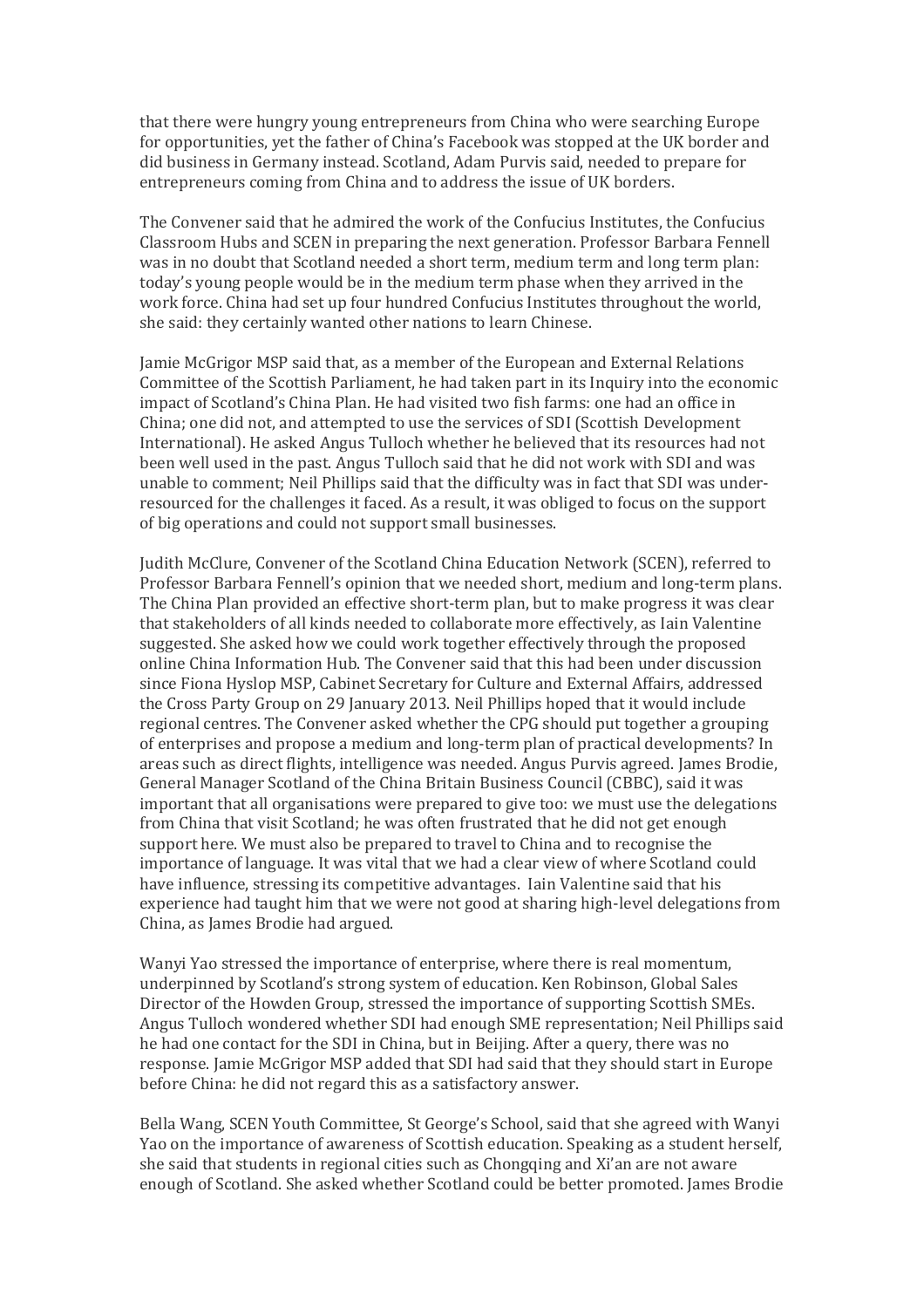agreed on the need to promote Scotland, particularly in areas which could not be replicated, such as:

- **Education**
- Tourism
- Food and Drink
- Investment Management

Professor Barbara Fennell suggested the addition of Biomedical Sciences, and Iain Valentine added two areas in which China was currently very interested: Renewables and Biotechnology. Helen Ford, a former teacher in China, said that those who lived there first noticed air, water and food!

The Convener said it was quite clear that we needed a new online China Information Hub, where all information could be gathered and lessons learned could be included. Judith McClure said that John Somers, the First Secretary Scottish Affairs at the UK Embassy in Beijing, was working on such a Hub with the Scottish Government. It would include his present monthly update on events, currently classified.

#### *Note: John Somers, First Secretary Scottish Affairs at the UK Embassy in Beijing, has been invited to speak to the Cross Party Group at its second meeting in the Autumn, possibly on Thursday 28 November 2013.*

The discussion continued on the theme of collaboration and on the work of CBBC, SDI and, from Orchid Liu who is currently working on an article on education and tourism, VisitScotland. Gary Dunion, from the office of Jean Urquhart MSP, stressed the importance of seeing the Chinese within the context of the Scottish Government's 1 + 2 strategy for language learning in Scotland: local authorities must be included in this collaboration. Caroline Dunion, Director of Global Sales, UK & Europe, IDF Global, pointed to the example of New Zealand, where funding was available for the forging of links with China.

#### **The Convener said that he would raise the issues mentioned with the Scottish Government. He had already spoken to Fiona Hyslop MSP, Cabinet Secretary for Culture and External Affairs: she was keen to hear more.**

The Convener invited closing remarks from the expert panel. Archie McGlynn said it was important not to wait for government. He gave the example of the building of the St George's Centre when he was a governor: it was agreed, it happened. Scotland is regarded highly in education, although interestingly no Scottish independent school was running a school in China. Jardine Mathieson is still one of the biggest firms in Hong Kong, yet does not exploit its Scottish links. Overall, we are too complacent and we need to act. Angus Tulloch agreed: much could be done immediately, such as supporting digital partnerships between schools in China and Scotland, as was beginning to happen, and putting signage in Chinese at Airports and elsewhere. James Anderson said it was futile to pretend that we have the kind of serious industrial culture possessed by, say, Germany; but we do have great strengths in certain areas, already discussed, and we are attractive to the Chinese: we need to be friendly and open. Wanyi Yao agreed wholeheartedly and Iain Valentine said we need to talk about Scotland too: as a small country with big ambitions, we must know ourselves and be willing to collaborate and to benefit each other. Archie McGlynn said that *Brave* had had a real impact in Hong Kong; as Jamie McGrigor MSP said, *Skyfall* too!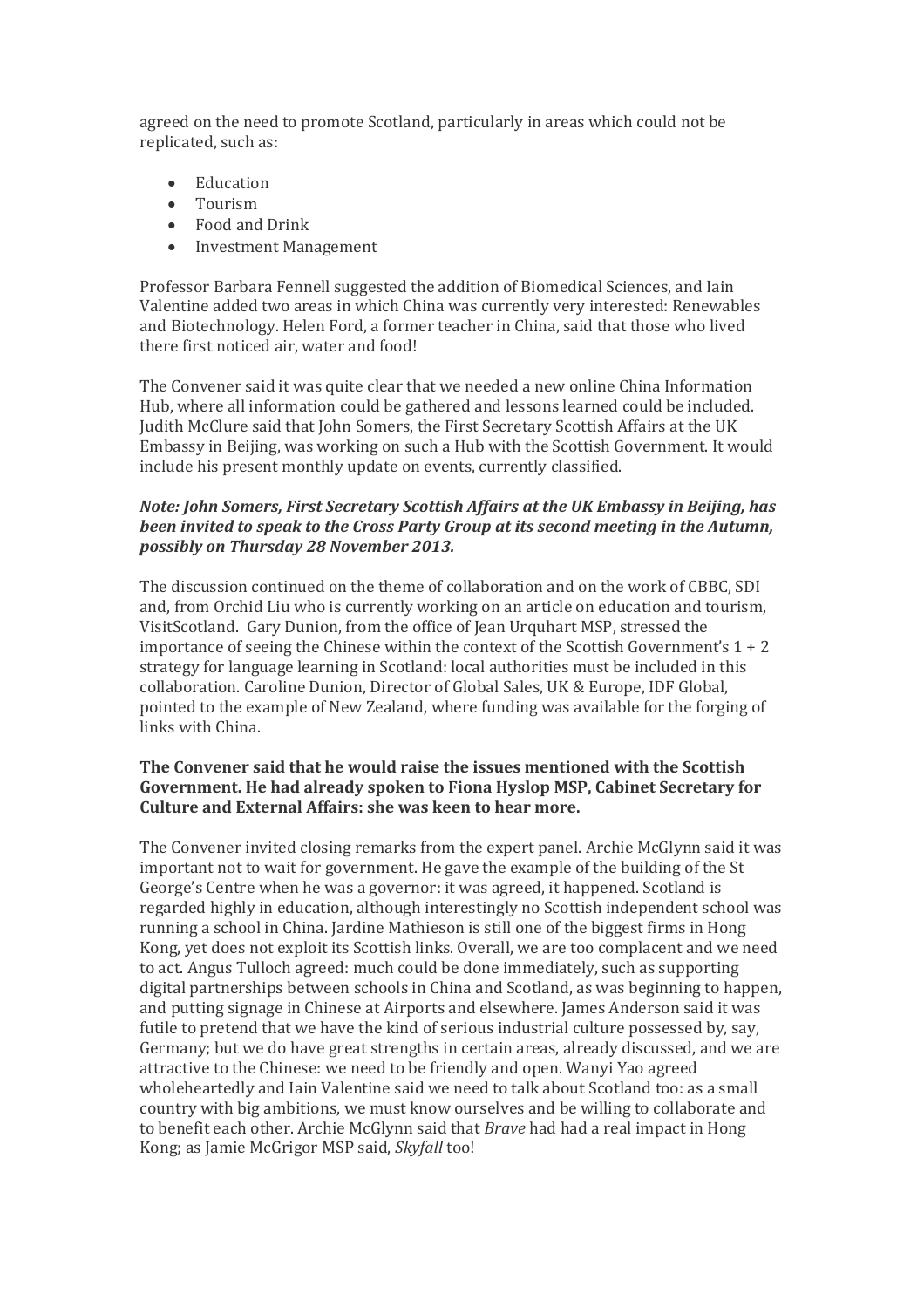The Convener gave great thanks to the expert panel and spoke of his own experience. Twenty years ago, as a Detective in Glasgow, he had achieved one of the first Triad convictions in Europe. It had taken nine months to put the case together and it happened only because of the co-operation of Chinese business people, all of whom were close, humane and encouraging when it became clear that you would stay the course. In policing terms, it was difficult to talk with clarity about the evidence at once, because his contacts may have been seeking simply to please; persistence was necessary to get at the real facts and it took a long time. He knew that he could go back today and get any help he needed, because all the difficulties had been faced, including that of giving evidence in these circumstances. Friendship mattered and we should invest in this.

**The Convener said that he would bring the points raised by the expert panel and in the general discussion to the attention of the Scottish Government: he knew that it was keen to listen and to do more to further Scotland's engagement with China.**

*Note: the following actions were taken by the Convener in pursuit of the issues raised at this meeting of the CPG:*

*Questions to the Scottish Government by our Convener, Graeme Pearson MSP*

*Motion S4M-06993: Enhancing Enterprise for Scotland and China*

*That the Parliament recognises and celebrates both the historical and contemporary links that exist between Scotland and China; notes that China is currently the second largest economy in the world, with many experts predicting that it will overtake the US as the largest within the next decade; supports all efforts to foster trade links between Scotland, including establishing a direct flight path from Scotland to China, but is concerned that visa regulations are not conducive to Chinese businesses operating in Scotland and vice versa; endorses the educational links that exist between Scotland and China, including what it understands is the high number of Chinese students who choose to study at Scottish universities and the links between schools in the south of Scotland and their Chinese counterparts; welcomes these links, and notes calls for the encouragement of the learning of Mandarin and Cantonese in Scottish schools and their twinning with Chinese schools.*

#### *Questions lodged:*

*Question S4W-15491: To ask the Scottish Government what support it offers to small and medium-sized enterprises that want to do business with China.*

*Question S4W-15482: To ask the Scottish Government what action it is taking to encourage (a) trade, (b) educational and (c) other links with China; whether it is encouraging airlines to establish direct flights between Scotland and China to help improve these links; whether it considers that the visa arrangements for Chinese citizens entering the UK has an impact on such links and, if so, what discussions it has had with the UK Government in this regard.*

*Question S4W-15487: To ask the Scottish Government what visa requirements it expects would be in place for people from (a) China, (b) India and (c) the rest of the UK wanting to visit an independent Scotland.*